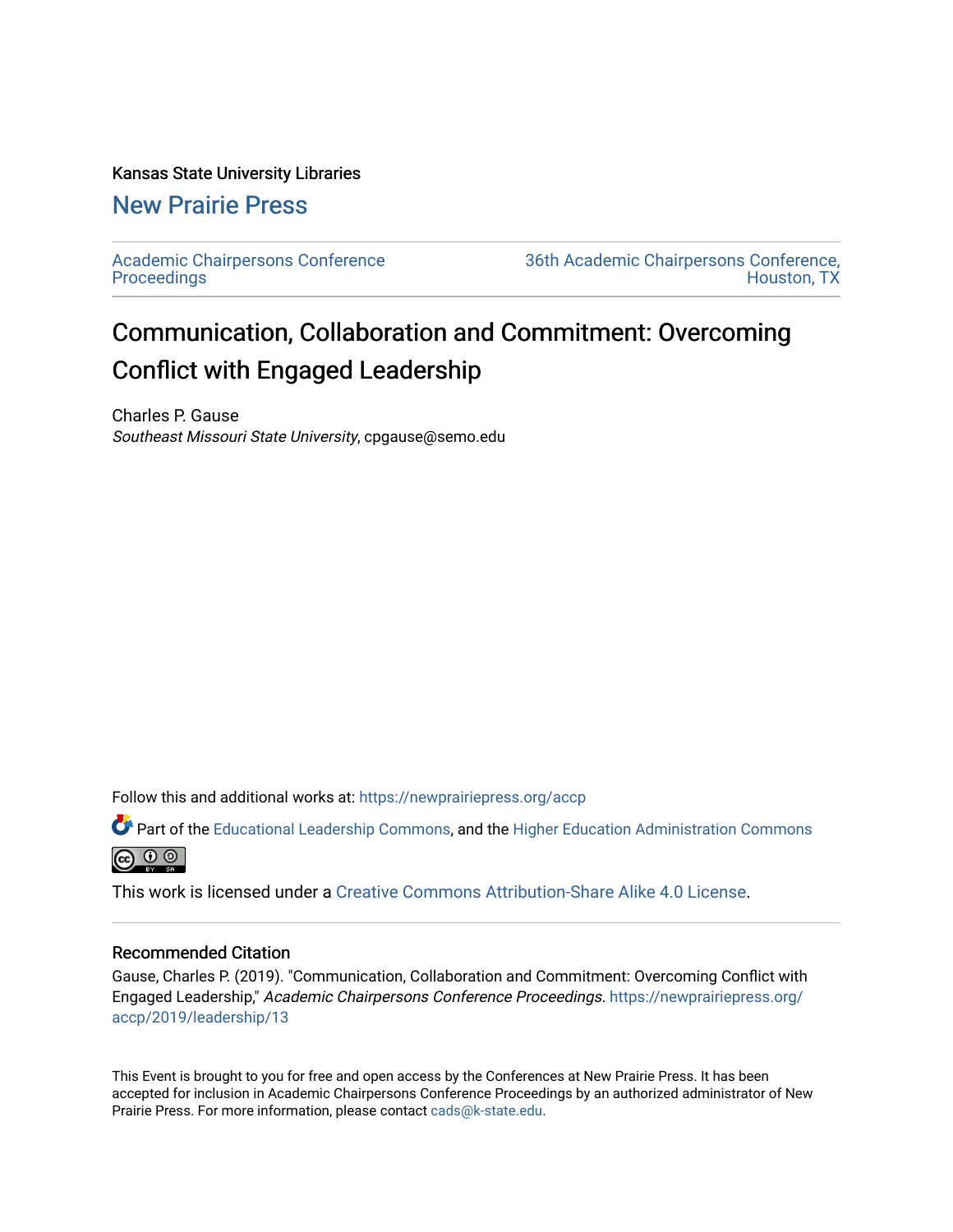Academic Chairpersons Conference Proposal 2019

Title: Communication, Collaboration and Commitment: Overcoming Conflict with Engaged Leadership.

Great leaders engage followers and harness their energy to perform to their highest ability. This interactive presentation gives insight into resolving conflict to create an effective team. Engagement is the tie that binds the leader to successful teams. Leadership is the ability to build and sustain high performance teams to achieve identified goals. Communication, Collaboration and Commitment are specific elements central to the survival and effectiveness of successful teams. This interactive presentation provides participants with a framework and solutions for being an engaging leader who resolves conflict.

The role of the public university in the 21st century as a collaborative, responsive, and inclusive institution that makes a difference in the lives of students and the communities it serves is one that is advantageous and challenging. To live up to this expectation, it requires leadership that is transformative and empowering. This is quite difficult when cultural norms, beliefs, and values of those you lead are not congruent with your own vision and/or expectations. I arrived at Southeast Missouri State University on January 1, 2015 to assume my new role as department chair with excitement. This was my first department chair's position after serving as a faculty member for the past 15 years at another institution in the southern regions of the United States. I have worked in public education as a teacher, administrator, and building principal prior to coming into higher education. My career path has provided various regional, national, and international opportunities and cultural experiences. I have had many successes in leading and transforming various learning communities. For the first time in my career, my arrival at Southeast had created a "crisis in confidence."

Given the critical role of university department chairs:

–Communicate and implement University policy

–Convey faculty concerns, interests to Dean and others

–Manage budget, staff, and resources, as well as, evaluate faculty and/or staff

–Represent University in conflicting situations, i.e. faculty, staff, students, parents

–Lead innovation and the change processes

I knew that I need additional support, coaching and mentorship. I identified the following goals for my first year and collaborated with my Dean to create actionable items and on-ramps for achieving the following goals:

Goals

1. To utilize this Professional Development Opportunity to develop a Chair's Toolkit for

- a. Leading & Managing Difficult Faculty
- b. Creating a Faculty Professional Development Action Plan
- c. Developing Metrics for Measuring Online Programs & Faculty Assessment